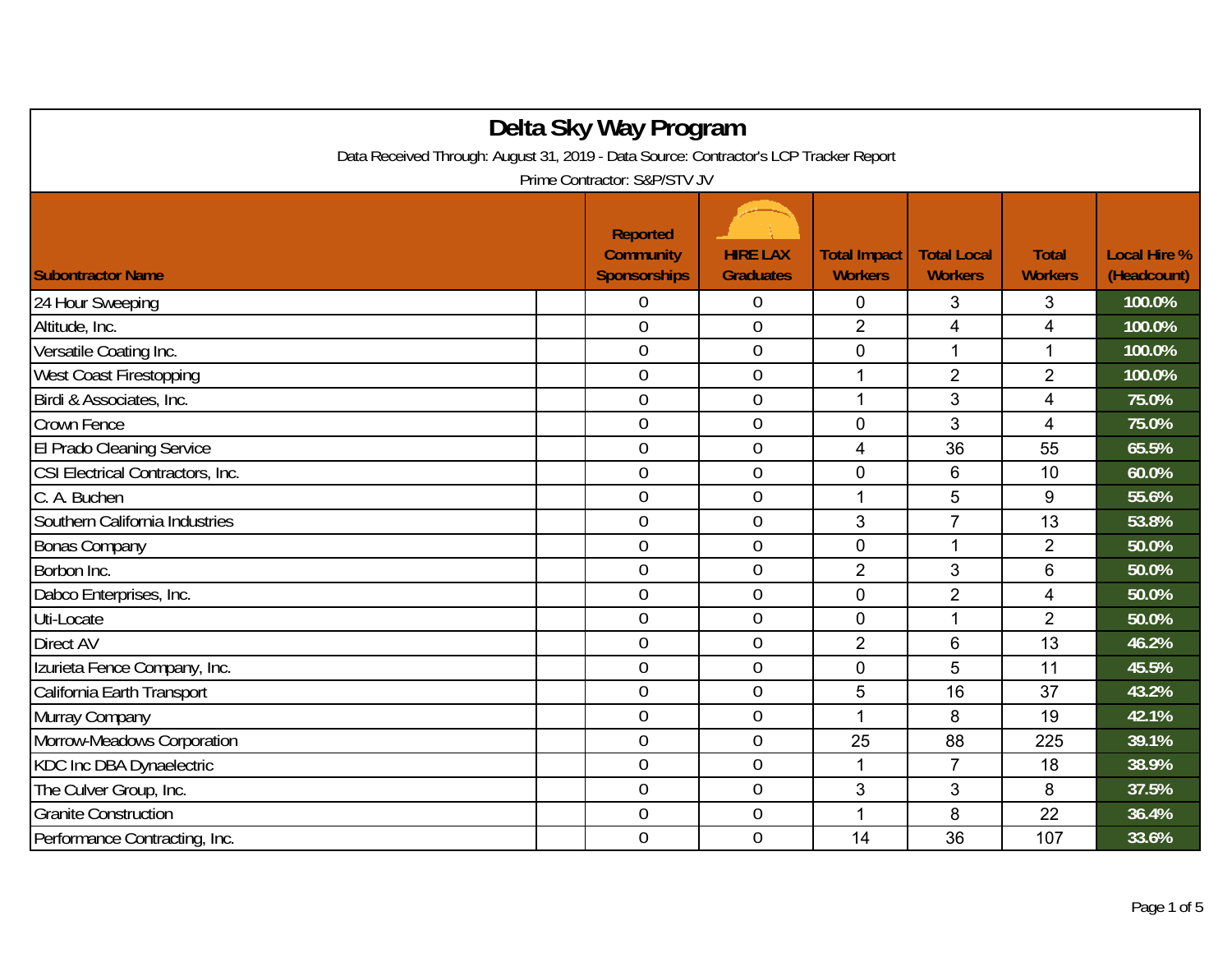| Delta Sky Way Program<br>Data Received Through: August 31, 2019 - Data Source: Contractor's LCP Tracker Report<br>Prime Contractor: S&P/STV JV |  |                                                            |                                     |                                       |                                      |                                |                                    |  |
|------------------------------------------------------------------------------------------------------------------------------------------------|--|------------------------------------------------------------|-------------------------------------|---------------------------------------|--------------------------------------|--------------------------------|------------------------------------|--|
| <b>Subontractor Name</b>                                                                                                                       |  | <b>Reported</b><br><b>Community</b><br><b>Sponsorships</b> | <b>HIRE LAX</b><br><b>Graduates</b> | <b>Total Impact</b><br><b>Workers</b> | <b>Total Local</b><br><b>Workers</b> | <b>Total</b><br><b>Workers</b> | <b>Local Hire %</b><br>(Headcount) |  |
| 3531 Trucking Inc.                                                                                                                             |  | 0                                                          | $\overline{0}$                      | 0                                     | 3                                    | 9                              | 33.3%                              |  |
| Best Contracting Services, Inc.                                                                                                                |  | $\overline{0}$                                             | $\overline{0}$                      | 3                                     | 13                                   | 39                             | 33.3%                              |  |
| <b>Crane Rental Service</b>                                                                                                                    |  | $\overline{0}$                                             | $\boldsymbol{0}$                    | $\overline{0}$                        | 1                                    | 3                              | 33.3%                              |  |
| Giroux Glass Inc.                                                                                                                              |  | $\overline{0}$                                             | $\mathbf 0$                         | $\overline{0}$                        | 1                                    | 3                              | 33.3%                              |  |
| Nold's Equipment, Inc.                                                                                                                         |  | $\overline{0}$                                             | $\overline{0}$                      | 1                                     | 1                                    | 3                              | 33.3%                              |  |
| Universal Metro, Inc.                                                                                                                          |  | $\overline{0}$                                             | $\boldsymbol{0}$                    | $\mathbf 0$                           | $\overline{\mathbf{4}}$              | 12                             | 33.3%                              |  |
| GGG Demolition, Inc.                                                                                                                           |  | $\overline{0}$                                             | $\mathbf 0$                         | $\overline{2}$                        | 20                                   | 61                             | 32.8%                              |  |
| ISEC, Inc.                                                                                                                                     |  | $\overline{0}$                                             | $\mathbf 0$                         | 4                                     | 18                                   | 56                             | 32.1%                              |  |
| CSA Constructors, Inc.                                                                                                                         |  | $\boldsymbol{0}$                                           | $\boldsymbol{0}$                    | $\overline{2}$                        | $6\phantom{1}6$                      | 19                             | 31.6%                              |  |
| Penhall Company                                                                                                                                |  | $\mathbf 0$                                                | $\mathbf 0$                         | $\mathbf{1}$                          | 11                                   | 35                             | 31.4%                              |  |
| Critchfield Mechanical Inc. of So. Cal.                                                                                                        |  | $\overline{0}$                                             | $\mathbf 0$                         | $\overline{2}$                        | 5                                    | 16                             | 31.3%                              |  |
| Infinity Drywall Contracting Inc.                                                                                                              |  | $\overline{0}$                                             | $\mathbf 0$                         | $\overline{7}$                        | 35                                   | 112                            | 31.3%                              |  |
| Zolnay Insulation, Inc.                                                                                                                        |  | $\overline{0}$                                             | $\mathbf 0$                         | $\overline{0}$                        | 5                                    | 16                             | 31.3%                              |  |
| R.J.&J. CONSTRUCTION, INC.                                                                                                                     |  | $\overline{0}$                                             | $\boldsymbol{0}$                    | 3                                     | 8                                    | 26                             | 30.8%                              |  |
| Matrix Environmental, INC.                                                                                                                     |  | $\mathbf 0$                                                | $\boldsymbol{0}$                    | 1                                     | 19                                   | 62                             | 30.6%                              |  |
| <b>Austin Enterprise</b>                                                                                                                       |  | $\overline{0}$                                             | $\mathbf 0$                         | $\mathbf 0$                           | 4                                    | 14                             | 28.6%                              |  |
| Building Electronic Controls, Inc.                                                                                                             |  | $\boldsymbol{0}$                                           | $\mathbf 0$                         | $\overline{0}$                        | $\overline{4}$                       | 14                             | 28.6%                              |  |
| Safe Scaffolding                                                                                                                               |  | $\overline{0}$                                             | $\mathbf 0$                         | $\overline{0}$                        | $\overline{2}$                       | $\overline{7}$                 | 28.6%                              |  |
| Martin Bros. Marcowall, LLC                                                                                                                    |  | $\overline{0}$                                             | $\overline{0}$                      | $\overline{2}$                        | $\overline{7}$                       | 25                             | 28.0%                              |  |
| <b>Comet Electric</b>                                                                                                                          |  | $\boldsymbol{0}$                                           | $\boldsymbol{0}$                    | $\mathbf 0$                           | 3                                    | 11                             | 27.3%                              |  |
| Cosco Fire Protection, Inc. - Sprinklers                                                                                                       |  | $\mathbf 0$                                                | $\boldsymbol{0}$                    | $\mathbf 0$                           | 5                                    | 19                             | 26.3%                              |  |
| Limbach Company LP                                                                                                                             |  | $\overline{0}$                                             | $\mathbf 0$                         | 3                                     | 10                                   | 38                             | 26.3%                              |  |
| GecTwo, Inc.                                                                                                                                   |  | $\boldsymbol{0}$                                           | $\boldsymbol{0}$                    | 1                                     | 4                                    | 16                             | 25.0%                              |  |
| <b>GRIFFITH COMPANY</b>                                                                                                                        |  | 0                                                          | $\overline{0}$                      | $\overline{7}$                        | 28                                   | 112                            | 25.0%                              |  |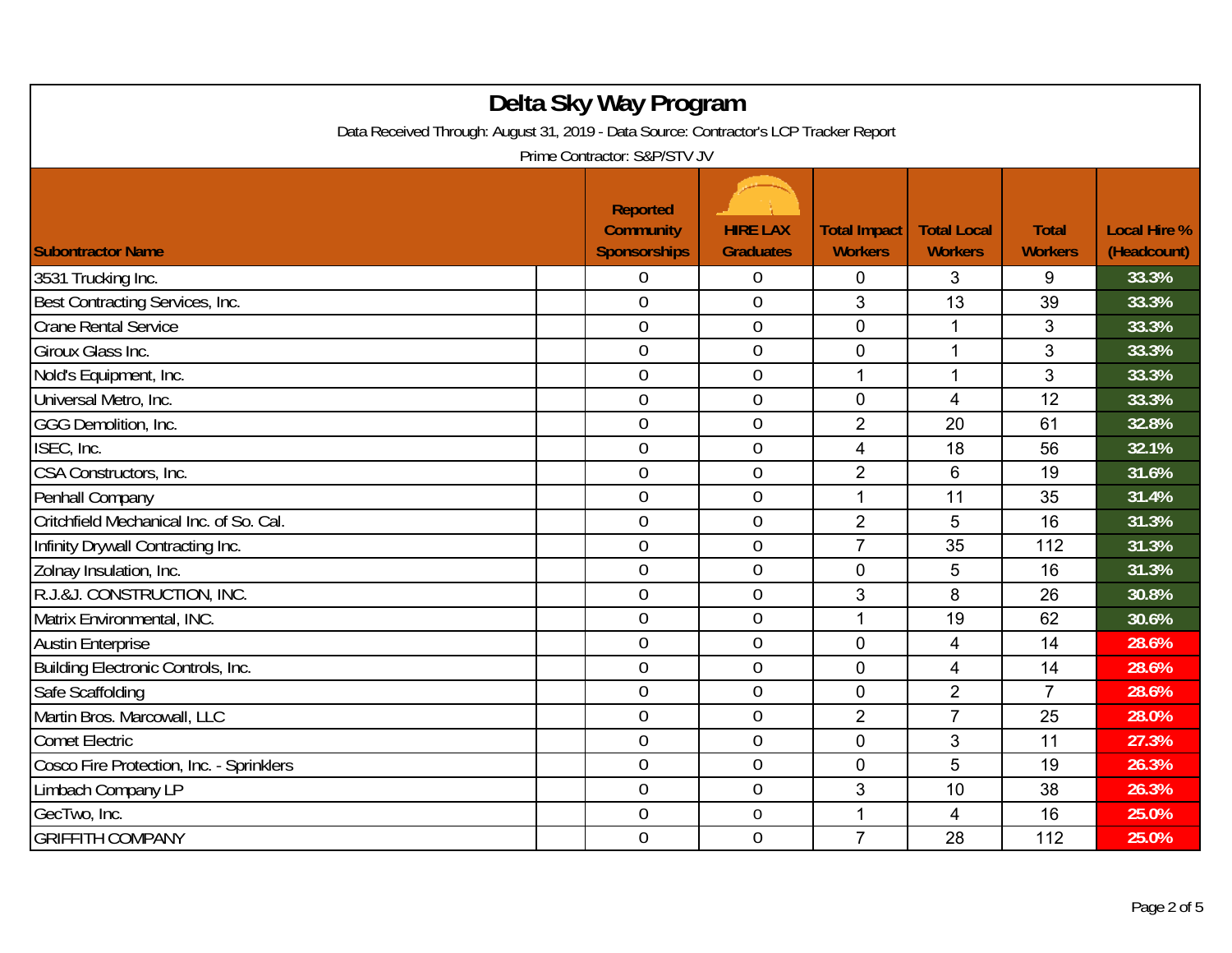| Delta Sky Way Program<br>Data Received Through: August 31, 2019 - Data Source: Contractor's LCP Tracker Report<br>Prime Contractor: S&P/STV JV |                                                            |                                     |                                       |                                      |                                |                                    |  |
|------------------------------------------------------------------------------------------------------------------------------------------------|------------------------------------------------------------|-------------------------------------|---------------------------------------|--------------------------------------|--------------------------------|------------------------------------|--|
| <b>Subontractor Name</b>                                                                                                                       | <b>Reported</b><br><b>Community</b><br><b>Sponsorships</b> | <b>HIRE LAX</b><br><b>Graduates</b> | <b>Total Impact</b><br><b>Workers</b> | <b>Total Local</b><br><b>Workers</b> | <b>Total</b><br><b>Workers</b> | <b>Local Hire %</b><br>(Headcount) |  |
| Group Delta Consultants, Inc.                                                                                                                  | 0                                                          | $\boldsymbol{0}$                    | 0                                     | 1                                    | 4                              | 25.0%                              |  |
| Lawrence W Rosine Co                                                                                                                           | 0                                                          | $\overline{0}$                      | 0                                     | $\overline{2}$                       | 8                              | 25.0%                              |  |
| <b>RMA Group</b>                                                                                                                               | $\overline{0}$                                             | $\boldsymbol{0}$                    | 1                                     | 1                                    | 4                              | 25.0%                              |  |
| So-Cal Insulation                                                                                                                              | $\overline{0}$                                             | $\mathbf 0$                         | 1                                     | 1                                    | 4                              | 25.0%                              |  |
| Norcal Pipeline Services, Inc.                                                                                                                 | $\overline{0}$                                             | $\overline{0}$                      | 0                                     | 6                                    | 26                             | 23.1%                              |  |
| Johnson & Turner Painting Co. Inc.                                                                                                             | $\boldsymbol{0}$                                           | $\boldsymbol{0}$                    | 0                                     | 4                                    | 18                             | 22.2%                              |  |
| United Heider Inspection Group                                                                                                                 | $\mathbf 0$                                                | $\mathbf{0}$                        | $\overline{0}$                        | 4                                    | 18                             | 22.2%                              |  |
| Western Industrial Contractors, Inc.                                                                                                           | $\overline{0}$                                             | $\mathbf 0$                         | 5                                     | 17                                   | 79                             | 21.5%                              |  |
| Rosendin Electric                                                                                                                              | 0                                                          | $\boldsymbol{0}$                    | $\overline{2}$                        | 5                                    | 24                             | 20.8%                              |  |
| <b>Advanced Fire Protection</b>                                                                                                                | $\overline{0}$                                             | $\mathbf 0$                         | $\mathbf{1}$                          | $\overline{2}$                       | 10                             | 20.0%                              |  |
| Stantru Resources Inc DBA Santru Reinforcing Steel                                                                                             | $\overline{0}$                                             | $\mathbf 0$                         | 0                                     | $\overline{2}$                       | 10                             | 20.0%                              |  |
| Traffic Management, Inc.                                                                                                                       | $\overline{0}$                                             | $\mathbf{0}$                        | 0                                     | 3                                    | 15                             | 20.0%                              |  |
| Pro Steel Erectors, Inc.                                                                                                                       | $\overline{0}$                                             | $\mathbf 0$                         | $\overline{0}$                        | 3                                    | 16                             | 18.8%                              |  |
| <b>ACCO Engineered Systems</b>                                                                                                                 | $\overline{0}$                                             | $\mathbf 0$                         | $\overline{0}$                        | 3                                    | 18                             | 16.7%                              |  |
| GONSALVES & SANTUCCI INC. DBA CONCO PUMPING INC                                                                                                | $\overline{0}$                                             | $\boldsymbol{0}$                    | 1                                     | 1                                    | 6                              | 16.7%                              |  |
| United Riggers & Erectors, Inc.                                                                                                                | $\overline{0}$                                             | $\mathbf 0$                         | 0                                     | $\overline{2}$                       | 12                             | 16.7%                              |  |
| <b>Badger Daylighting Corp</b>                                                                                                                 | $\overline{0}$                                             | $\mathbf 0$                         | 1                                     | 4                                    | 27                             | 14.8%                              |  |
| Air Balance Co, Inc.                                                                                                                           | $\overline{0}$                                             | $\mathbf 0$                         | $\overline{0}$                        | 1                                    | $\overline{7}$                 | 14.3%                              |  |
| Shape Interior Systems                                                                                                                         | $\overline{0}$                                             | $\overline{0}$                      | 0                                     | 1                                    | $\overline{7}$                 | 14.3%                              |  |
| <b>Vertical Access</b>                                                                                                                         | $\overline{0}$                                             | $\mathbf 0$                         | $\overline{0}$                        | 1                                    | $\overline{7}$                 | 14.3%                              |  |
| Environmental Construction Group, Inc.                                                                                                         | $\mathbf 0$                                                | $\boldsymbol{0}$                    | 1                                     | $\overline{2}$                       | 15                             | 13.3%                              |  |
| Northstar Contracting Group, Inc                                                                                                               | $\overline{0}$                                             | $\mathbf 0$                         | 0                                     | $\overline{2}$                       | 15                             | 13.3%                              |  |
| <b>Underground Construction Company</b>                                                                                                        | $\overline{0}$                                             | $\mathbf 0$                         | 0                                     | 4                                    | 31                             | 12.9%                              |  |
| Dean Visosky Contractors, Inc.                                                                                                                 | $\overline{0}$                                             | $\overline{0}$                      | 0                                     | 1                                    | 8                              | 12.5%                              |  |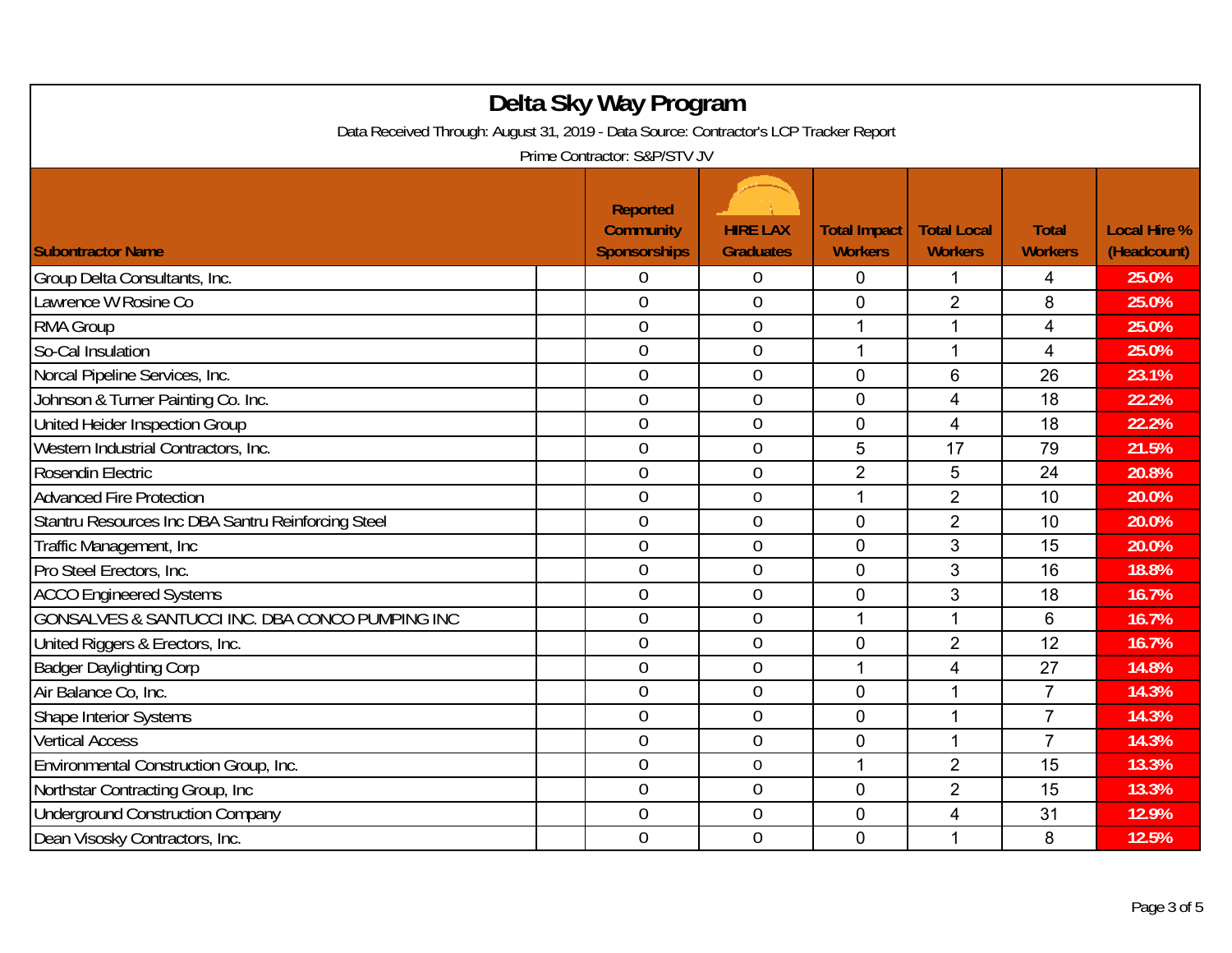| Delta Sky Way Program<br>Data Received Through: August 31, 2019 - Data Source: Contractor's LCP Tracker Report<br>Prime Contractor: S&P/STV JV |                                                            |                                     |                                       |                                      |                                |                                    |  |  |
|------------------------------------------------------------------------------------------------------------------------------------------------|------------------------------------------------------------|-------------------------------------|---------------------------------------|--------------------------------------|--------------------------------|------------------------------------|--|--|
| <b>Subontractor Name</b>                                                                                                                       | <b>Reported</b><br><b>Community</b><br><b>Sponsorships</b> | <b>HIRE LAX</b><br><b>Graduates</b> | <b>Total Impact</b><br><b>Workers</b> | <b>Total Local</b><br><b>Workers</b> | <b>Total</b><br><b>Workers</b> | <b>Local Hire %</b><br>(Headcount) |  |  |
| G & F Concrete Cutting                                                                                                                         | 0                                                          | $\overline{0}$                      | 0                                     | 1                                    | 9                              | 11.1%                              |  |  |
| Xcel Mechanical Systems                                                                                                                        | $\overline{0}$                                             | $\overline{0}$                      | $\mathbf 0$                           | $\overline{2}$                       | 23                             | 8.7%                               |  |  |
| Mr. Crane, Inc.                                                                                                                                | $\mathbf 0$                                                | $\boldsymbol{0}$                    | $\overline{0}$                        | $\mathbf{1}$                         | 22                             | 4.5%                               |  |  |
| A Good Sign & Graphics Co                                                                                                                      | $\mathbf 0$                                                | $\boldsymbol{0}$                    | $\mathbf 0$                           | 0                                    | 5                              | 0.0%                               |  |  |
| <b>AERO Bridgeworks</b>                                                                                                                        | $\overline{0}$                                             | $\mathbf 0$                         | $\mathbf 0$                           | 0                                    | 24                             | 0.0%                               |  |  |
| ARB, Inc.                                                                                                                                      | $\mathbf 0$                                                | $\mathbf 0$                         | $\overline{0}$                        | $\mathbf 0$                          | $\mathbf{1}$                   | 0.0%                               |  |  |
| <b>Art Cuevas Concrete</b>                                                                                                                     | $\overline{0}$                                             | $\overline{0}$                      | $\mathbf 0$                           | $\mathbf 0$                          | 12                             | 0.0%                               |  |  |
| Bragg Crane Service                                                                                                                            | $\overline{0}$                                             | $\mathbf 0$                         | $\mathbf 0$                           | 0                                    | 3                              | 0.0%                               |  |  |
| CENTER-LINE CONCRETE CUTTING INC                                                                                                               | $\overline{0}$                                             | $\boldsymbol{0}$                    | $\overline{0}$                        | $\mathbf 0$                          | $\overline{2}$                 | 0.0%                               |  |  |
| City Service Contracting, Inc.                                                                                                                 | $\mathbf 0$                                                | $\mathbf 0$                         | $\mathbf 0$                           | $\mathbf 0$                          | 5                              | 0.0%                               |  |  |
| Climatec                                                                                                                                       | $\overline{0}$                                             | $\mathbf 0$                         | $\mathbf 0$                           | 0                                    | $\overline{2}$                 | 0.0%                               |  |  |
| Commercial Scaffolding of CA, Inc.                                                                                                             | $\overline{0}$                                             | $\boldsymbol{0}$                    | $\overline{0}$                        | $\overline{0}$                       | 4                              | 0.0%                               |  |  |
| <b>Concrete Coring Company</b>                                                                                                                 | $\overline{0}$                                             | $\overline{0}$                      | $\mathbf 0$                           | 0                                    | $\overline{2}$                 | 0.0%                               |  |  |
| <b>CONNER CONCRETE CUTTING &amp; CORING</b>                                                                                                    | $\overline{0}$                                             | $\mathbf 0$                         | $\overline{0}$                        | 0                                    | 6                              | 0.0%                               |  |  |
| Digital Decora, Inc.                                                                                                                           | $\overline{0}$                                             | $\mathbf 0$                         | $\overline{0}$                        | $\mathbf 0$                          | $\overline{2}$                 | 0.0%                               |  |  |
| Geo-Advantec, Inc.                                                                                                                             | $\mathbf 0$                                                | $\mathbf 0$                         | $\mathbf 0$                           | 0                                    | $\overline{2}$                 | 0.0%                               |  |  |
| <b>Hill Crane Service</b>                                                                                                                      | $\overline{0}$                                             | $\mathbf 0$                         | $\mathbf 0$                           | 0                                    | 5                              | 0.0%                               |  |  |
| J Colavin & Son, Inc                                                                                                                           | $\overline{0}$                                             | $\mathbf 0$                         | $\mathbf 0$                           | $\mathbf 0$                          | $\overline{2}$                 | 0.0%                               |  |  |
| Pan Pacific Mechanical                                                                                                                         | $\overline{0}$                                             | $\overline{0}$                      | $\overline{0}$                        | 0                                    | 6                              | 0.0%                               |  |  |
| <b>PCI Striping</b>                                                                                                                            | $\overline{0}$                                             | $\mathbf 0$                         | $\overline{0}$                        | 0                                    | 14                             | 0.0%                               |  |  |
| Premier Interior Development, Inc.                                                                                                             | $\boldsymbol{0}$                                           | $\boldsymbol{0}$                    | 0                                     | 0                                    | 7                              | 0.0%                               |  |  |
| Premier Tile & Marble                                                                                                                          | $\overline{0}$                                             | $\mathbf 0$                         | $\overline{0}$                        | 0                                    | $\overline{2}$                 | 0.0%                               |  |  |
| PSI3G Inc dba Partition Specialties, Inc.                                                                                                      | $\overline{0}$                                             | $\mathbf 0$                         | $\mathbf 0$                           | 0                                    | $\overline{2}$                 | 0.0%                               |  |  |
| Psomas                                                                                                                                         | $\mathbf 0$                                                | $\mathbf 0$                         | $\mathbf 0$                           | 0                                    | $\overline{2}$                 | 0.0%                               |  |  |